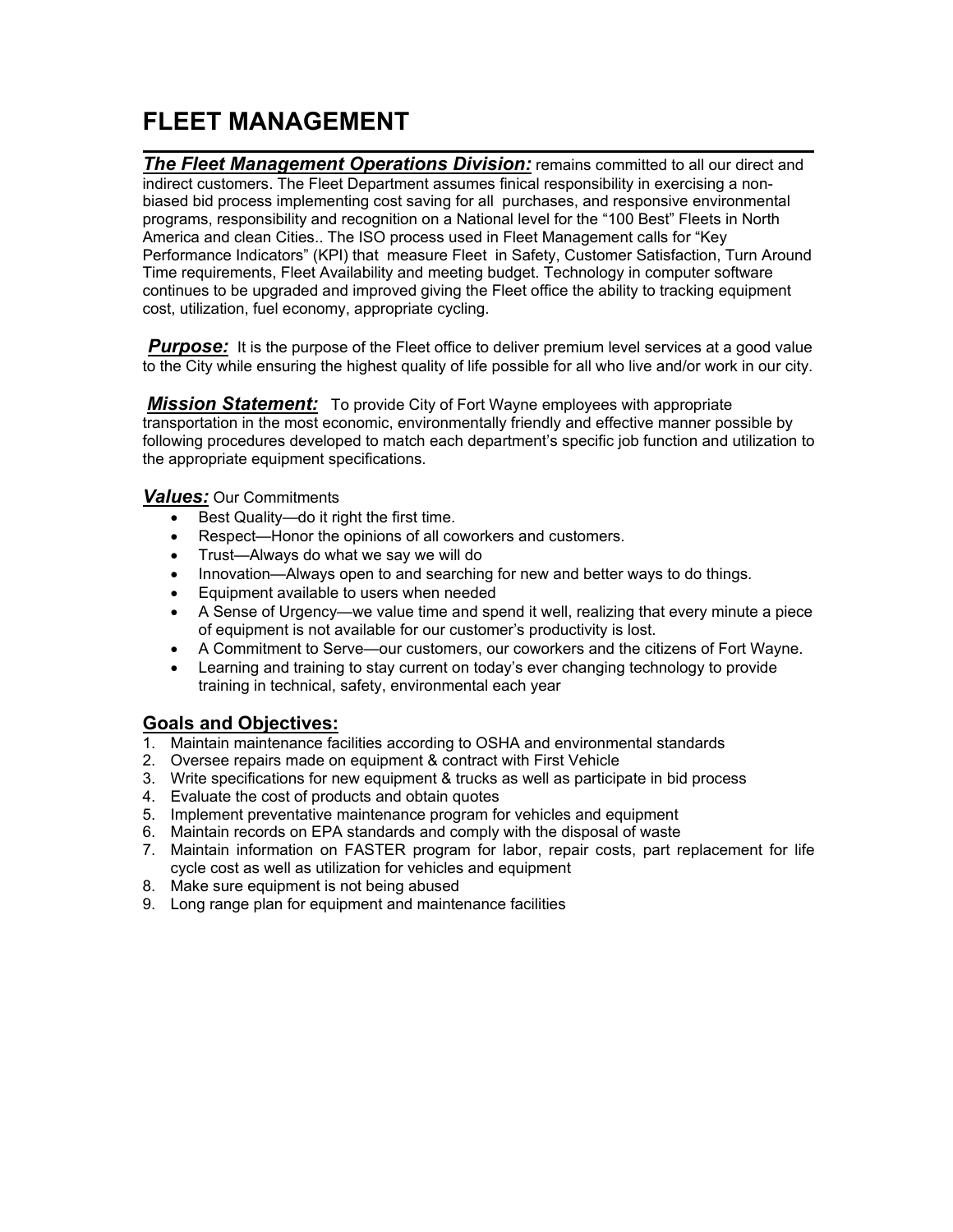# CENTRAL GARAGE<br>Dept # 0803<br>2009 BUDGET COMPARISON

|                                     | 2007<br><b>ACTUAL</b>    | 2008 ACTUAL<br>THRU<br>30-Jun-2008 | 2008 REVISED<br><b>BUDGET</b> | 2009<br><b>SUBMITTED</b> | \$ INCREASE<br>(DECREASE)<br>FROM 2008 APPR | <b>% CHANGE</b><br><b>FROM 2008</b><br><b>APPR</b><br>TO 2009<br>2.40% |  |
|-------------------------------------|--------------------------|------------------------------------|-------------------------------|--------------------------|---------------------------------------------|------------------------------------------------------------------------|--|
| 5111 TOTAL WAGES                    | 159,630                  |                                    | 155,577                       | 159,312                  | 3,735                                       |                                                                        |  |
| 5131 PERF - EMPLOYERS SHARE         | 9,693                    |                                    | 10,890                        | 11,550                   | 660                                         |                                                                        |  |
| 5132 FICA                           | 11,383                   |                                    | 11,902                        | 12,187                   | 285                                         |                                                                        |  |
| 5134 LIFE MEDICAL & HEALTH INSURAN  | 25,500                   |                                    | 27,000                        | 27,000                   |                                             |                                                                        |  |
| 5136 UNEMPLOYMENT COMPENSATION      | 156                      |                                    | 156                           | 159                      | 3                                           |                                                                        |  |
| 5137 WORKERS COMP INSURANCE         | 1,296                    |                                    | 1,417                         | 1,458                    | 41                                          |                                                                        |  |
| 513A PERF - EMPLOYEES/PD BY CITY    | 4,652                    |                                    | 4,667                         | 4,779                    | 112                                         |                                                                        |  |
| <b>Total 5100</b>                   | \$212,310                | \$107,723                          | \$211,609                     | \$216,445                | \$4,836                                     | 2.29%                                                                  |  |
| 5213 COMPUTER SUPPLIES              | 120                      |                                    | 4,092                         | 2,000                    | (2,092)                                     |                                                                        |  |
| 5214 SAFETY ITEMS/SUPPLIES          | 389                      |                                    | 400                           | 400                      |                                             |                                                                        |  |
| 5219 OTHER OFFICE SUPPLIES          | 2,011                    |                                    | 1,500                         | 3,500                    | 2,000                                       |                                                                        |  |
| 5231 GASOLINE                       | 1,665,095                |                                    | 1,701,260                     | 2,788,860                | 1,087,600                                   |                                                                        |  |
| 5232 DIESEL FUEL / FUEL OIL         | 795,060                  |                                    | 814,150                       | 1,650,224                | 836,074                                     |                                                                        |  |
| 5239 OTHER GARAGE & MOTOR SUPPLIES  | 1,436                    |                                    | 2,500                         | 2,500                    |                                             |                                                                        |  |
| 5246 HOUSEHOLD & CLEANING SUPPLIES  | 170                      |                                    | 1,400                         | 1,400                    |                                             |                                                                        |  |
| 5299 OTHER MATERIALS & SUPPLIES     | 1,363                    |                                    | 8,000                         | 4,000                    | (4,000)                                     |                                                                        |  |
| Total 5200                          | \$2,465,645              | \$1,841,572                        | \$2,533,302                   | \$4,452,884              | \$1,919,582                                 | 75.77%                                                                 |  |
| 531K SEMINAR FEES                   | 1,758                    |                                    | 3,000                         | 1,500                    | (1,500)                                     |                                                                        |  |
| 5322 POSTAGE                        | 103                      |                                    | 100                           | 100                      |                                             |                                                                        |  |
| 5323 TELEPHONE & TELEGRAPH          | 2,486                    |                                    | 3,000                         | 3,000                    |                                             |                                                                        |  |
| 5324 TRAVEL EXPENSES                | 3,878                    |                                    | 5,000                         | 3,000                    | (2,000)                                     |                                                                        |  |
| 532C CELL PHONE                     | 404                      |                                    | 540                           | 540                      |                                             |                                                                        |  |
| 532L LONG DISTANCE CHARGES          | 365                      |                                    | 540                           | 540                      |                                             |                                                                        |  |
| 5332 PUBLIC OF LEGAL NOTICES/ADVTER | 261                      |                                    |                               |                          |                                             |                                                                        |  |
| 5342 LIABILITY INSURANCE            | 2,965                    |                                    | 950                           | 1,388                    | 438                                         |                                                                        |  |
| 5351 ELECTRICITY                    | 19,106                   |                                    | 21,000                        | 21,000                   |                                             |                                                                        |  |
| 5352 NATURAL GAS                    | 25,836                   |                                    | 60,000                        | 35,000                   | (25,000)                                    |                                                                        |  |
| 5353 WATER                          | 7,547                    |                                    | 12,000                        | 10,000                   | (2,000)                                     |                                                                        |  |
| 5359 STORM WATER SEWER              |                          |                                    | 996                           | 996                      |                                             |                                                                        |  |
| 5361 CONTRACTED BLDG & STRUCT REPAI | 8,541                    |                                    | 15,000                        | 8,000                    | (7,000)                                     |                                                                        |  |
| 5363 CONTRACTED OTHER EQUIPMT REPAI | 6,676                    |                                    | 2,000                         | 2,000                    |                                             |                                                                        |  |
| 5365 JANITORIAL & LAUNDRY SERVICE   | 1,293                    |                                    | 1,596                         | 1,596                    |                                             |                                                                        |  |
| 5367 MAINT. AGREEMENT - SOFTWARE    | 7,246                    |                                    | 12,500                        | 12,500                   |                                             |                                                                        |  |
| 536N GARAGE CONTRACT - NONTARGET    | 497,366                  |                                    | 438,850                       | 462,792                  | 23,942                                      |                                                                        |  |
| 536T GARAGE CONTRACT - TARGET       | 2,562,774                |                                    | 2,862,417                     | 2,956,118                | 93,701                                      |                                                                        |  |
| 5374 OTHER EQUIPMENT RENTAL         | 4,755                    |                                    | 5,000                         | 5,000                    |                                             |                                                                        |  |
| 5377 CC BUILDING PARKING            |                          |                                    | 200                           | 200                      |                                             |                                                                        |  |
| 5386 INTEREST PAID - LEASES & LOANS | 1,932                    |                                    |                               |                          |                                             |                                                                        |  |
| 5391 SUBSCRIPTIONS AND DUES         | 2,462                    |                                    | 1,300                         | 2,000                    | 700                                         |                                                                        |  |
| 5392 LICENSES                       | 2,967                    |                                    | 4,000                         | 4,000                    |                                             |                                                                        |  |
| 5399 OTHER SERVICES AND CHARGES     | 600                      |                                    |                               |                          |                                             |                                                                        |  |
| 539B MASTER LEASE                   | 1,866                    |                                    | 40,297                        | 47,316                   | 7,019                                       |                                                                        |  |
| Total 5300                          | \$3,163,187              | \$1,812,664                        | \$3,490,286                   | \$3,578,586              | \$88,300                                    | 2.53%                                                                  |  |
| 5425 PURCHASE OF FIXED EQUIPMENT    |                          |                                    | 5,099                         | 4,000                    | (1,099)                                     |                                                                        |  |
| 5442 PURCHASE OF HEAVY EQUIPMENT    | $\overline{\phantom{a}}$ |                                    | 10,000                        |                          | (10,000)                                    |                                                                        |  |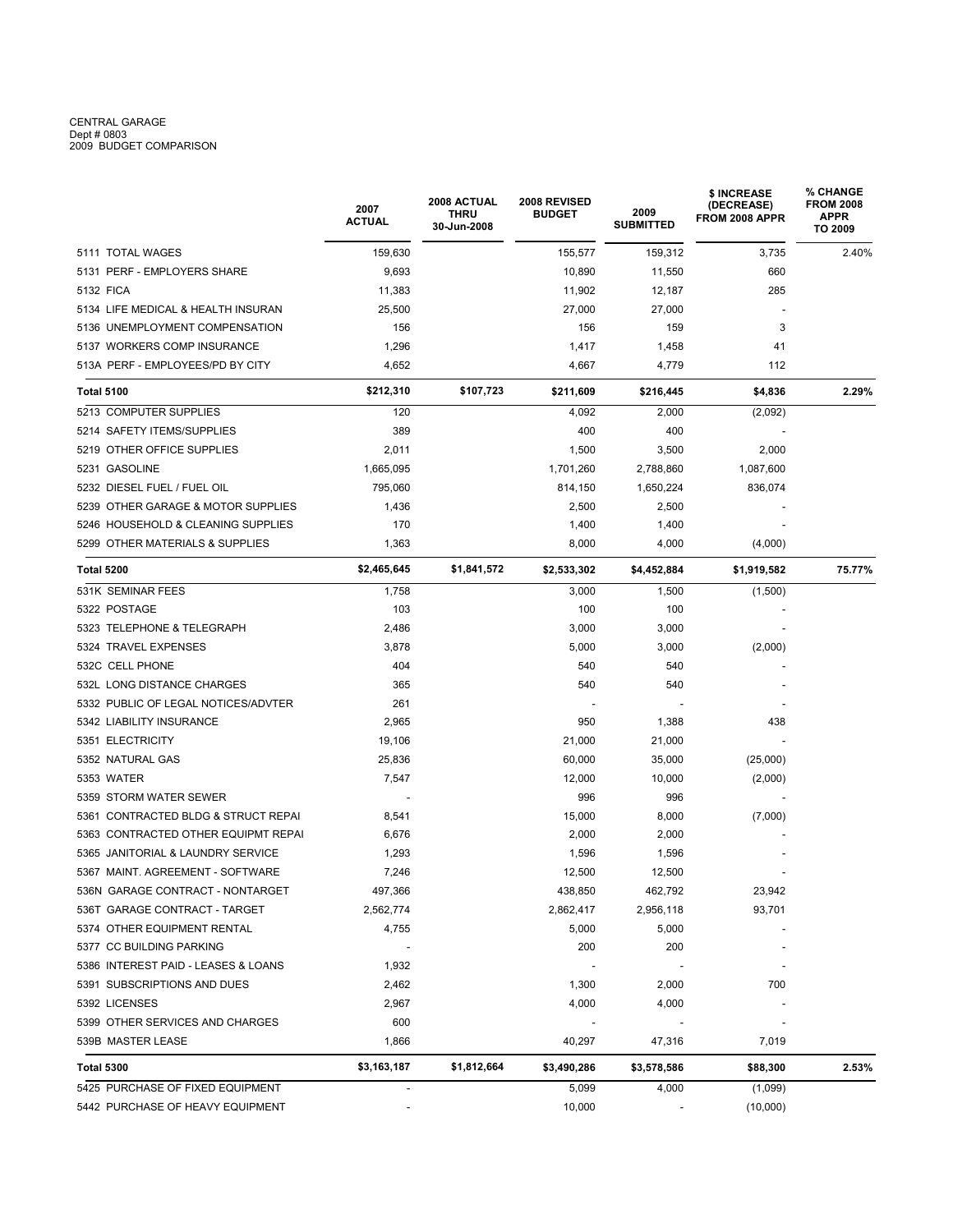#### CENTRAL GARAGE Dept # 0803 2009 BUDGET COMPARISON

|                                   | 2007<br><b>ACTUAL</b> | 2008 ACTUAL<br><b>THRU</b><br>30-Jun-2008 | 2008 REVISED<br><b>BUDGET</b> | 2009<br><b>SUBMITTED</b> | \$ INCREASE<br>(DECREASE)<br>FROM 2008 APPR | % CHANGE<br><b>FROM 2008</b><br><b>APPR</b><br>TO 2009 |  |
|-----------------------------------|-----------------------|-------------------------------------------|-------------------------------|--------------------------|---------------------------------------------|--------------------------------------------------------|--|
| 5443 PURCHASE OF OFFICE EQUIPMENT | 6,983                 |                                           | 3,000                         | 4,500                    | 1,500                                       |                                                        |  |
| 5444 PURCHASE OF OTHER EQUIPMENT  | 16.713                |                                           | 1.000                         | 10.000                   | 9,000                                       |                                                        |  |
| 5445 PURCHASE OF COMPUTER EQUIP   | 3.744                 |                                           | $\overline{\phantom{0}}$      |                          | $\overline{\phantom{a}}$                    |                                                        |  |
| 5446 PURCHASE OF SOFTWARE         | 9.617                 |                                           | 8.000                         | 8.500                    | 500                                         |                                                        |  |
| 5454 BETTERMENTS & ADDITIONS      | 3.500                 |                                           | 40,000                        | 15.000                   | (25,000)                                    |                                                        |  |
| <b>Total 5400</b>                 | \$40.557              | \$11.950                                  | \$67.099                      | \$42,000                 | ( \$25,099)                                 | - 37.41%                                               |  |
| Total                             | \$5,881,699           | \$3,773,909                               | \$6,302,296                   | \$8,289,915              | \$1,987,619                                 | 31.54%                                                 |  |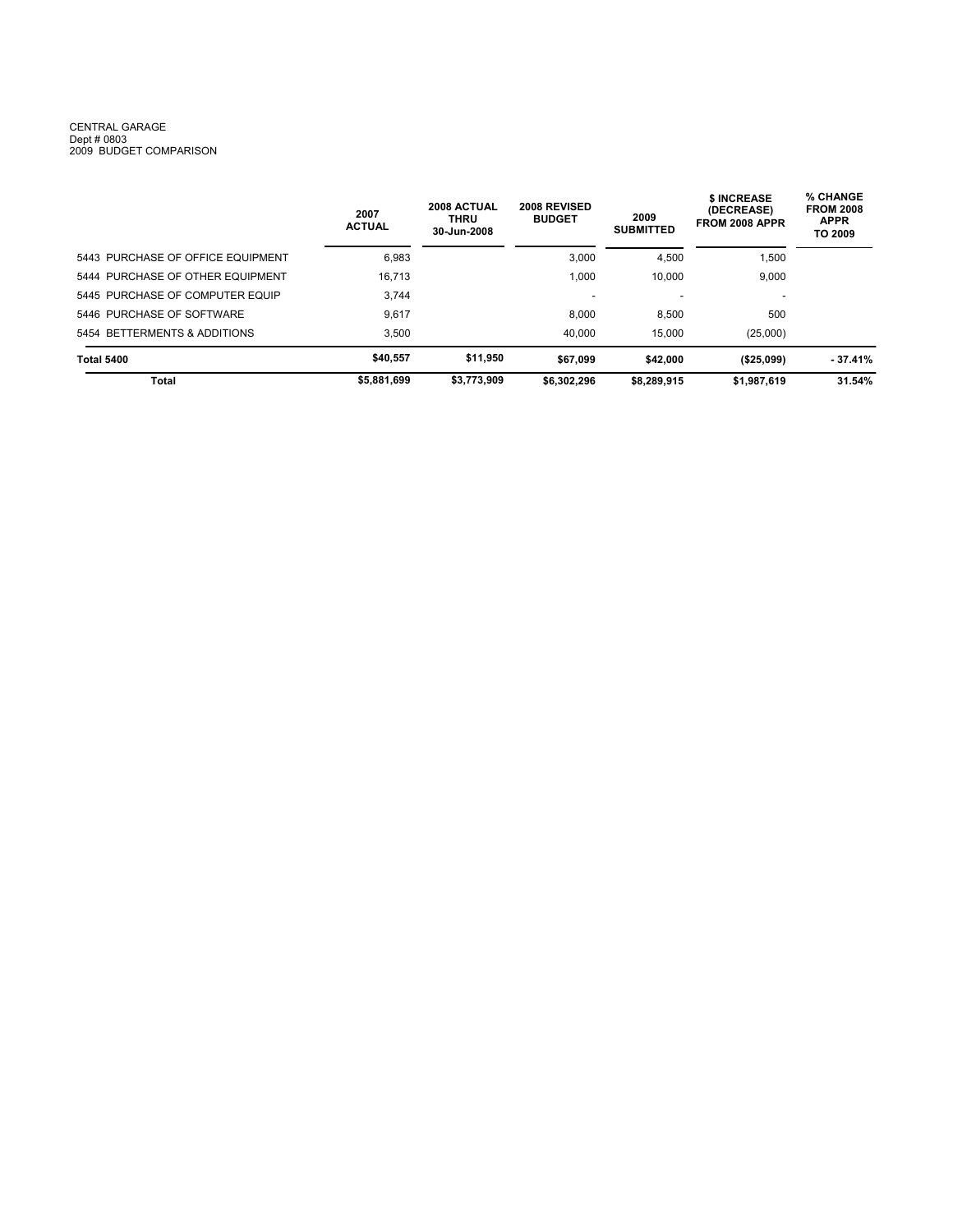|                             | Fleet Management 2009-2013 Capital Improvement Program |                             |                                      |                 |                                    |        |         |  |  |
|-----------------------------|--------------------------------------------------------|-----------------------------|--------------------------------------|-----------------|------------------------------------|--------|---------|--|--|
|                             | <b>FUNDING SOURCE CODE:</b>                            | <b>GRP-Grant Pending</b>    |                                      | PT-Property Tax |                                    |        |         |  |  |
|                             | <b>CC-Cumulative Capital Fund</b>                      | LE-Lease                    |                                      |                 | RB-Revenue Bond                    |        |         |  |  |
|                             | <b>CDBG-Community Development Block Grant</b>          | InfraBd-Infrastructure Bond |                                      | ST-State Source |                                    |        |         |  |  |
|                             | CEDIT-Co. Economic Development Income Tax              |                             | <b>LRS-Local Roads &amp; Streets</b> |                 | <b>SU-Sewer Utility</b>            |        |         |  |  |
|                             | <b>CO-County Source</b>                                | MISC-Miscellaneous          |                                      |                 | SWU-Stormwater Utility             |        |         |  |  |
| FED-Federal Source          |                                                        |                             | MVH-Motor Vehicle Highway            |                 | <b>TIF-Tax Increment Financing</b> |        |         |  |  |
| GOB-General Obligation Bond |                                                        |                             | PCBF-Park Cumulative Bldg. Fund      |                 | UF-User Fee                        |        |         |  |  |
| <b>GRA-Grant Approved</b>   |                                                        | <b>PS-Private Source</b>    |                                      |                 | <b>WU-Water Utility</b>            |        |         |  |  |
| Item #                      | <b>Project Title &amp; Description</b>                 | <b>Funding</b>              |                                      |                 | <b>Expenditure</b>                 |        |         |  |  |
|                             |                                                        | <b>Source</b>               | 2009                                 | 2010            | 2011                               | 2012   | 2013    |  |  |
|                             | Diagnostic Equipment                                   | <b>MISC</b>                 | 4,000                                | 4,000           | 4,000                              | 4,000  |         |  |  |
| 2                           | Vehicle Replacement/motor equipment                    | LE                          | 21.350                               | 38.000          |                                    | 18,000 | 38,000  |  |  |
| 3                           | Computers                                              | <b>MISC</b>                 |                                      |                 |                                    |        |         |  |  |
| 4                           | <b>Printers</b>                                        | <b>MISC</b>                 | 1,500                                | 1,500           | 1,500                              | ,500   | 1,500   |  |  |
| 5                           | Garage Equipment                                       | <b>MISC</b>                 | 10,000                               | 7,500           | 7,500                              | 7,500  | 7,500   |  |  |
| 6                           | Office Furniture                                       | MISC                        | 3,000                                | 3,000           | 2,000                              | 2,000  | 3,000   |  |  |
|                             | <b>Building Improvements</b>                           | <b>MISC</b>                 | 15,000                               | 65,000          | 125,000                            | 50,000 | 50,000  |  |  |
| 8                           | Software and Software Support                          | <b>MISC</b>                 | 8,500                                | 8,500           | 8,500                              | 8,500  | 8,500   |  |  |
| <b>TOTAL</b>                |                                                        |                             | 63.350                               | 127,500         | 148.500                            | 91,500 | 108,500 |  |  |

1. (Diagnostic Equipment) 2009-2013 updates for equipment.

2. 2009-replacement of fleet van w/15 passenger van 2010 replacement of FVS shop service truck/ 2011 no replacement expected / 2012 Taurus-pool veh.

Replacement/ 2013 Fire garage Service Truck replacement

3. Replacement of Computers: Computers will be replaced according to City guidelines

4. Replacement of Printers: Printers will be replaced according to City guidelines

5. (Garage Equipment) 2009 Brake Lathe / 2010 lifts/jack equipment / 2011-2012-2013 Small shop equipment

6. Replacement of Office Furniture

7. 2009/2010 Garage window/siding replacement / 2011-Car wash system replacement; 2012 Clean air ventilation system for exhaust / 2013 HVAC

8. Diamond Logic Subscription fee - Ford Diagnostics -VCM Package, VMM module, Heavy Truck Resource Material